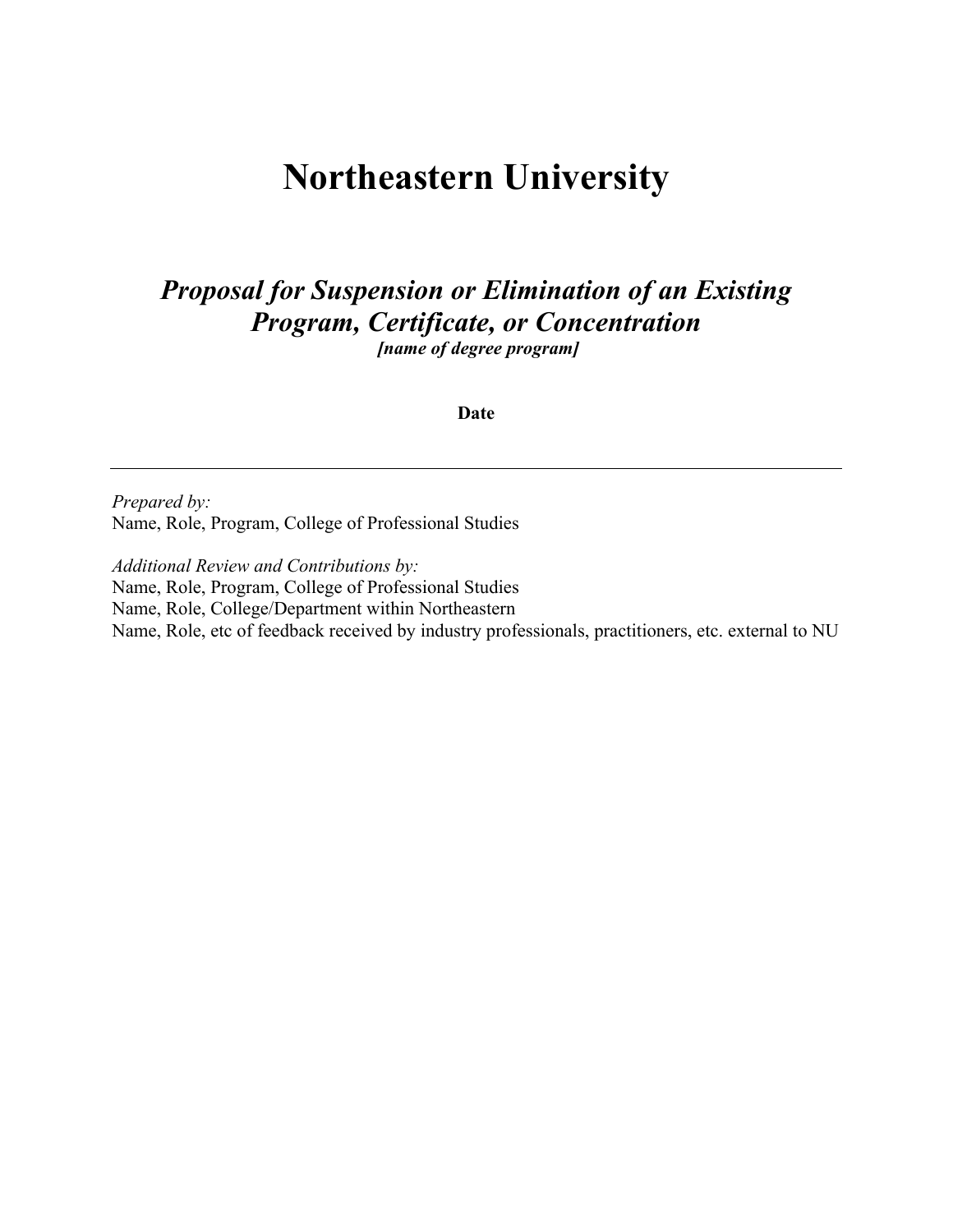#### **TABLE OF CONTENTS**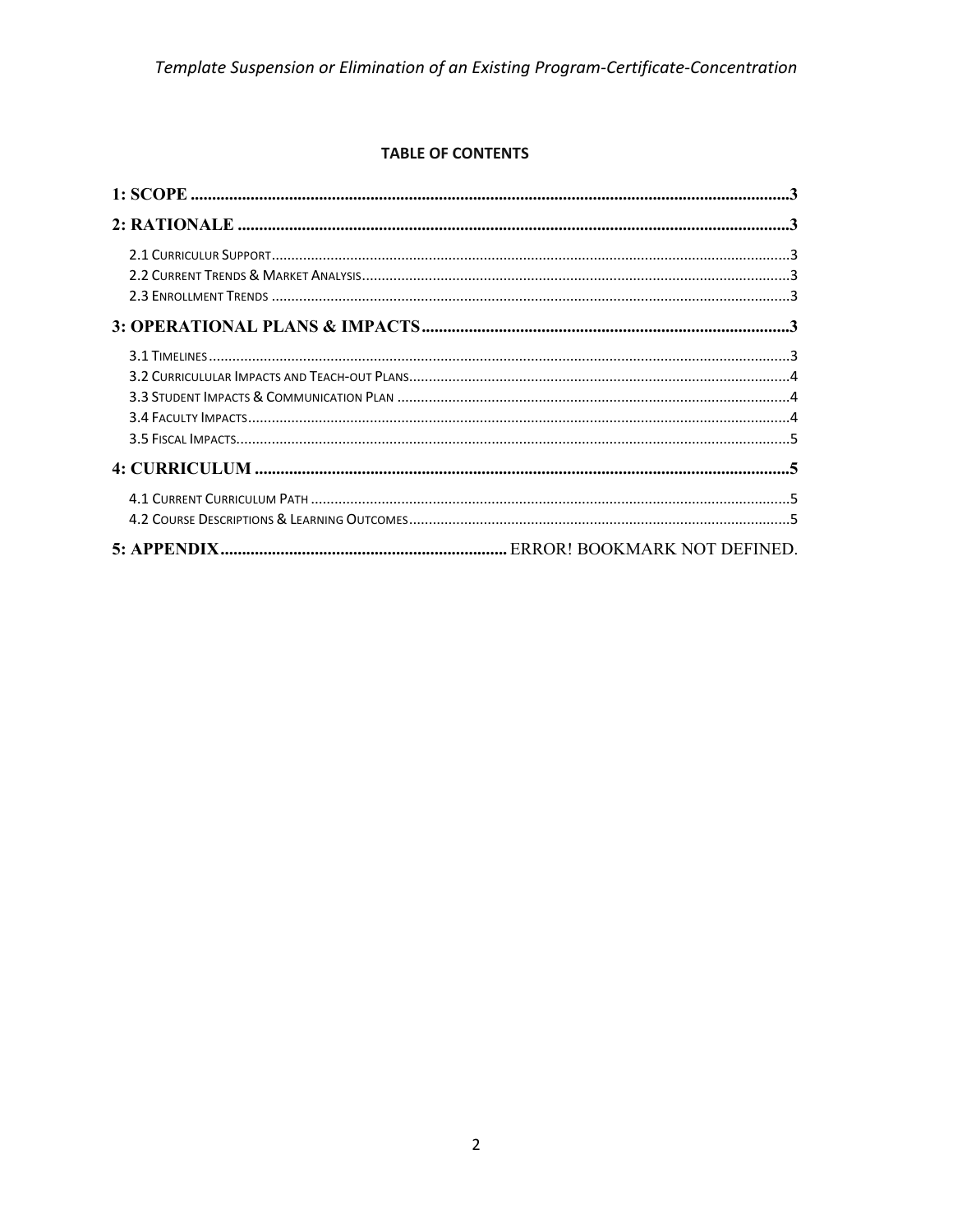*Template Suspension or Elimination of an Existing Program-Certificate-Concentration*

## 1: Scope

Provide a brief description of the request to suspend or eliminate the program, cert, or concentration:

*Definition of Suspension: The purpose of suspension is to allow a unit to remedy problems within a program or to consider the program for elimination at a later date. If a program is in suspension, it means that the unit may no longer recruit or accept students into that specific program. Suspending admissions to a program and suspending a program are identical actions. Students already in the program must be allowed to complete the program within a reasonable period of time and the unit must make provisions to educate the students in a manner consistent with the curriculum in effect when the students entered the program.*

*A program that has been suspended for five years shall be considered for elimination using the procedure described in the Graduate Council Bylaws.*

*Note: Reference Procedures for Program Suspension, Reinstatement, and Elimination within the 20-21 Graduate Council Bylaws for additional information regarding suspension and eliminations of program, certificates, or concentrations (Link)* 

## 2: Rationale

#### 2.1 Curricular Support

Provide curricular support for decision to suspend or eliminate, (i.e. changing market needs, new program development made obsolete, change in university strategic plans, etc.)

#### 2.2 Current Trends & Market Analysis

Identify trends in the market that are driving or support the proposed suspension or elimination.

#### 2.3 Enrollment Trends

Provide enrollment #s over past three-five years and explain relevance to the decision to suspend or eliminate the program, certificate, or concentration.

|                   |      | Enrollment Trends – [Program Name] |      |       |
|-------------------|------|------------------------------------|------|-------|
| Year              | 2018 |                                    | 2020 | ZUZ I |
| <b>Enrollment</b> |      |                                    |      |       |

#### **Enrollment Trends – [Program Name]**

Provide short narrative of how enrollment #s will be made up via other programs/re-alignment.

### 3: Operational Plans & Impacts

Provide an impact analysis based on the proposed new curriculum. For any identified impact, provide a description of the planned actions to mitigate the impact.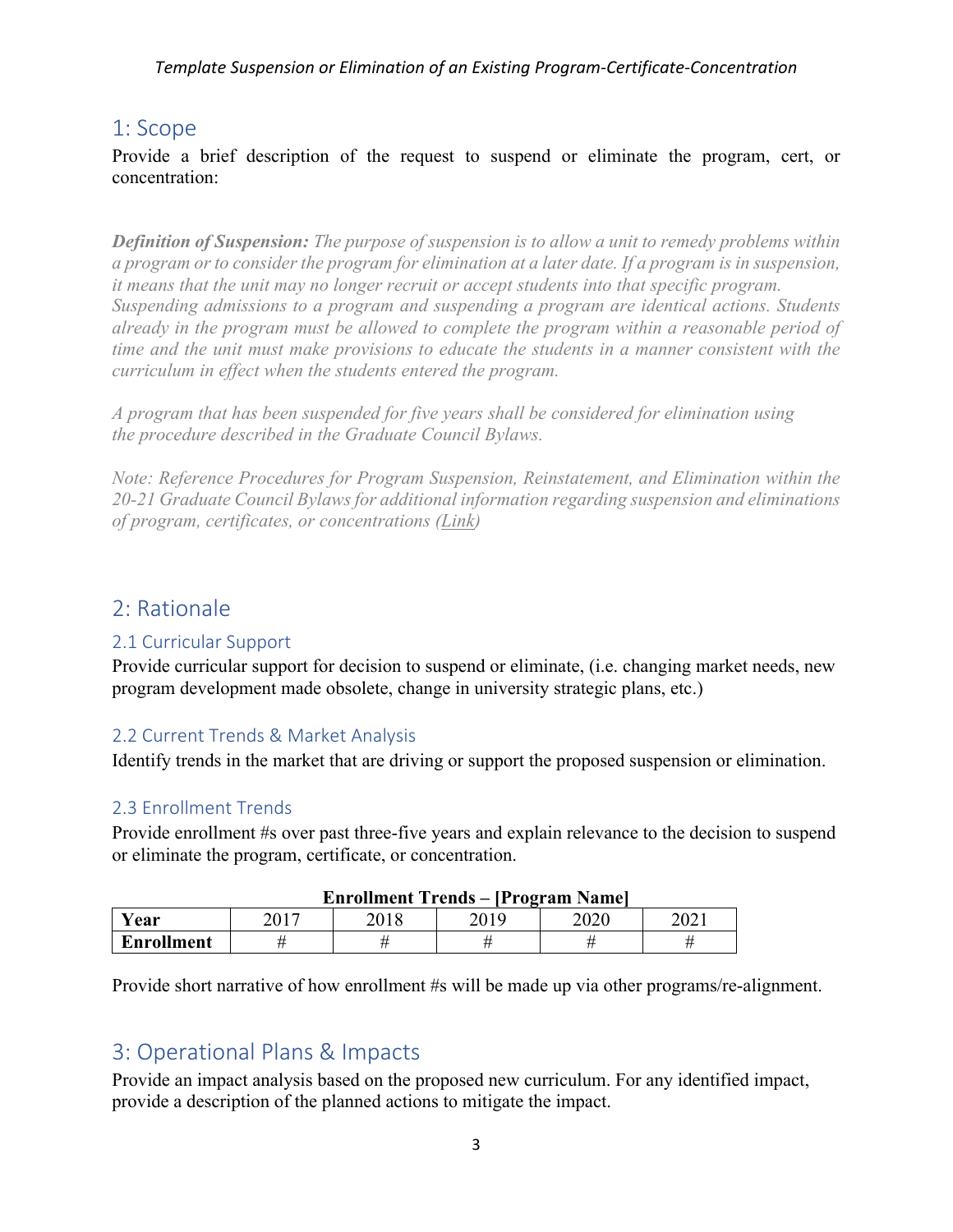#### 3.1 Timelines

Proposed implementation date [fall, winter, spring, summer + Year]

Provide timeline for admission to the program to be suspended and removed from the COLLEGE website and application.

• Upon approval for the program deactivation, the admissions and marketing teams will be notified, so they can remove the program from the website and application…

### 3.2 Curricular Impacts and Teach-out Plans

Consult with program leadership to identity any courses that are not currently required for degree/certificate programs but will remain in the catalog and used as elective course options as a result of the proposed suspension or elimination:

If the courses are also being deactivated, build a plan to teach-out over 1-2 years depending on where students currently are in the program.

If the courses are remaining in the catalog, provide this information and state advising will work with students to complete in a timely manner.

### 3.3 Student Impacts & Communication Plan

Consult with program leadership and academic advising to provide a description of any student impacts as a result of the proposed suspension or elimination.

Explain communication plan to current students, students in the enrollment funnel, and appropriate COLLEGE and university staff.

- Needs to include support from Admissions, Advising, Learner Services, Marketing, and Program Managers.
- For students in the admissions funnel, provide suggested new program options.
- How will cancellation of courses for students outside the program, certificate or concentration be affected?
- This section does not have to include the actual communications/emails/etc., but it needs to explain how you will work with these teams to ensure open communication and coordination between the appropriate offices.

Explain coordination between advising and the program managers to ensure the teach-out is followed and students are advised to follow it.

#### 3.4 Faculty Impacts

Consult with program and COLLEGE leadership (e.g. Faculty Director, Area Dean, Human Resources, Finance team, etc.) to provide a description of any current faculty impacts as a result of the proposed changes.

• Will faculty that are currently teaching suspended or eliminated course be provided other courses to teach?